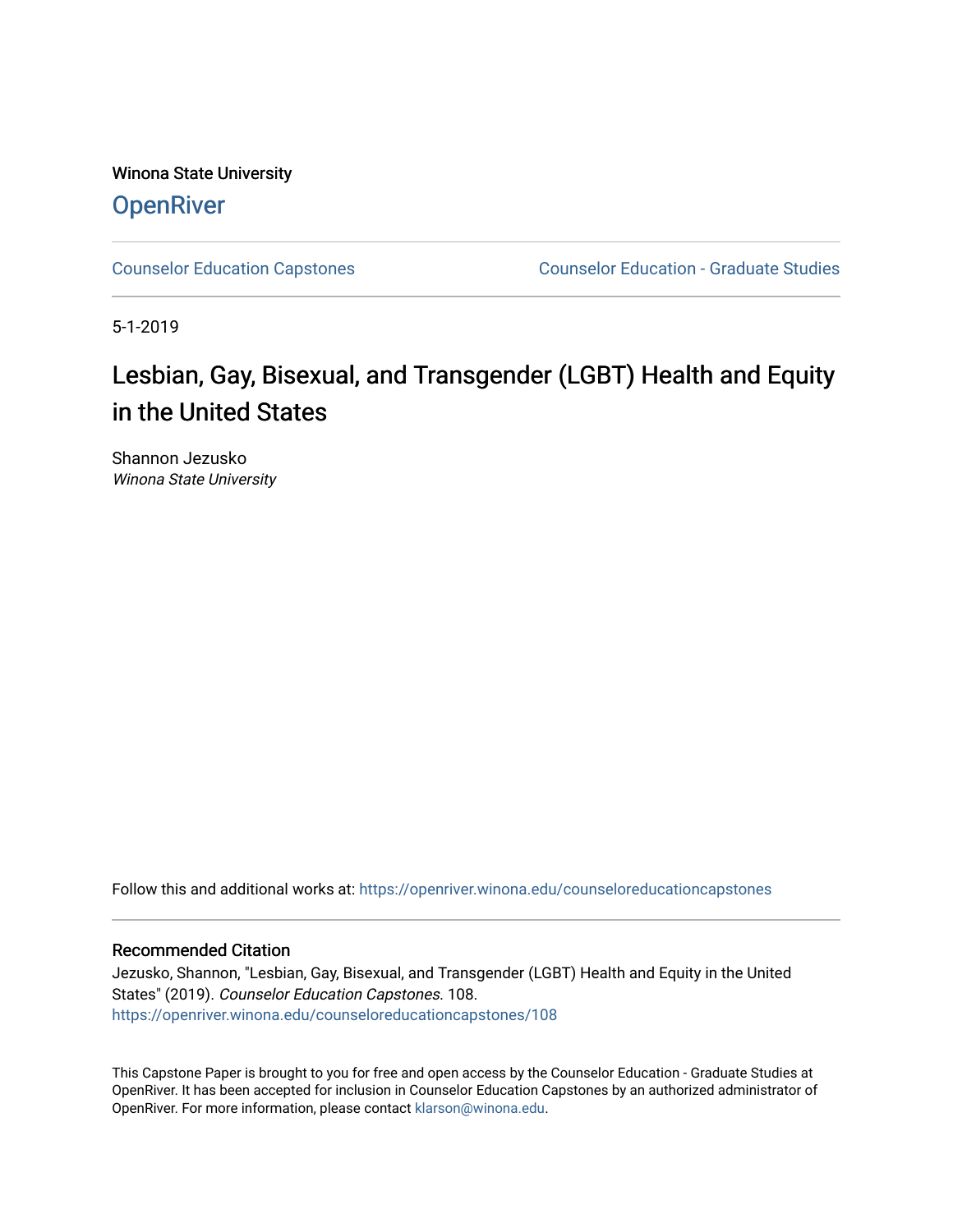Lesbian, Gay, Bisexual, and Transgender (LGBT) Health and Equity in the United States

Shannon Jezusko

A Capstone Project submitted in partial fulfillment of the

requirements for the Master of Science Degree in

Counselor Education at

Winona State University

Spring 2019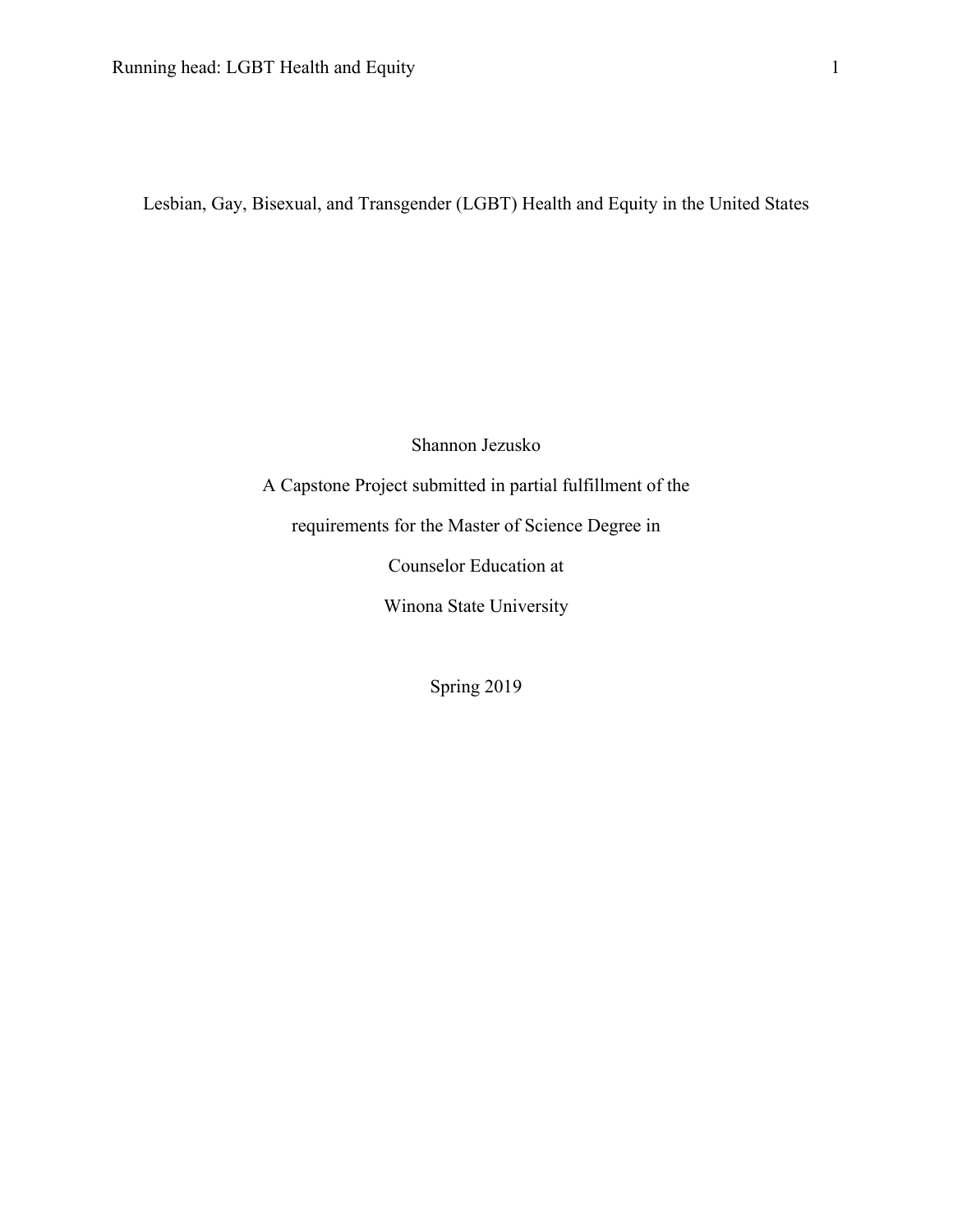Winona State University

College of Education

Counselor Education Department

## CERTIFICATE OF APPROVAL

## CAPSTONE PROJECT

Lesbian, Gay, Bisexual, and Transgender (LGBT) Health and Equity in the United States

This is to certify that the Capstone Project of

Shannon Jezusko

Has been approved by the faculty advisor and the CE 695 – Capstone Project

Course Instructor in partial fulfillment of the requirements for the

Master of Science Degree in

Counselor Education

Capstone Project Supervisor:  $\frac{d\mu_{\text{ov}_{e}}}{d\mu_{\text{ov}_{e}}}}$  PhD

Mitch Moore, PhD

Approval Date: \_\_\_\_\_05-02-2019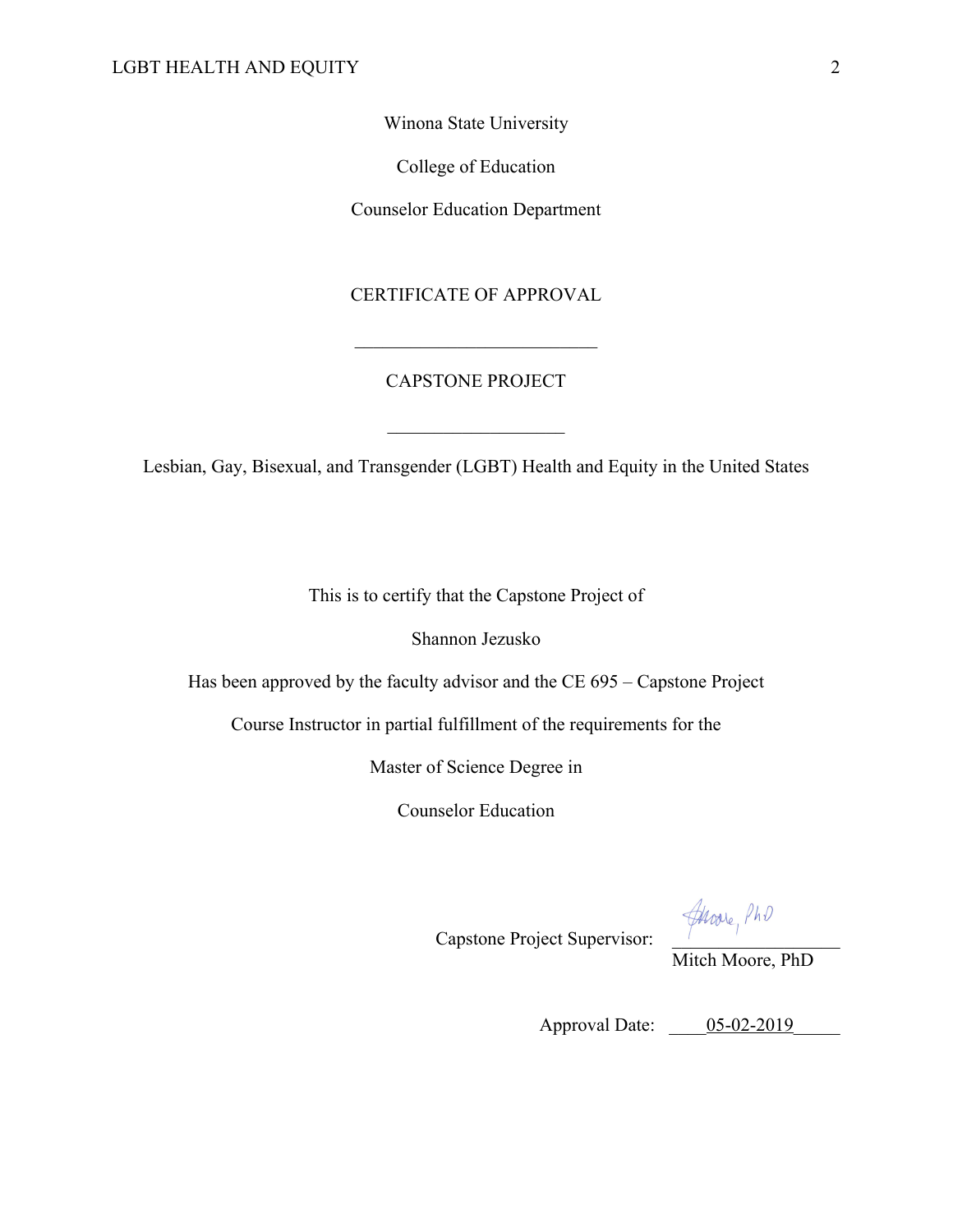#### **Abstract**

Lesbian, gay, bisexual, and transgender (LGBT) individuals have marked health disparities compared to equivalent heterosexual populations. These disparities are contextual and linked to historical and systematic discrimination in the United States, particularly the legal and medical sectors. Health equity for LGBT people may be addressed in two levels, by healthcare providers and through changes and protections in United States policy.

## **Key Words**

Bisexual, gay, gender identity, gender minorities, health disparities, health equity, health promotion, lesbian, marginalization, mental and physical health, minority health, sexual identity, sexual minorities, sexual orientation, transgender.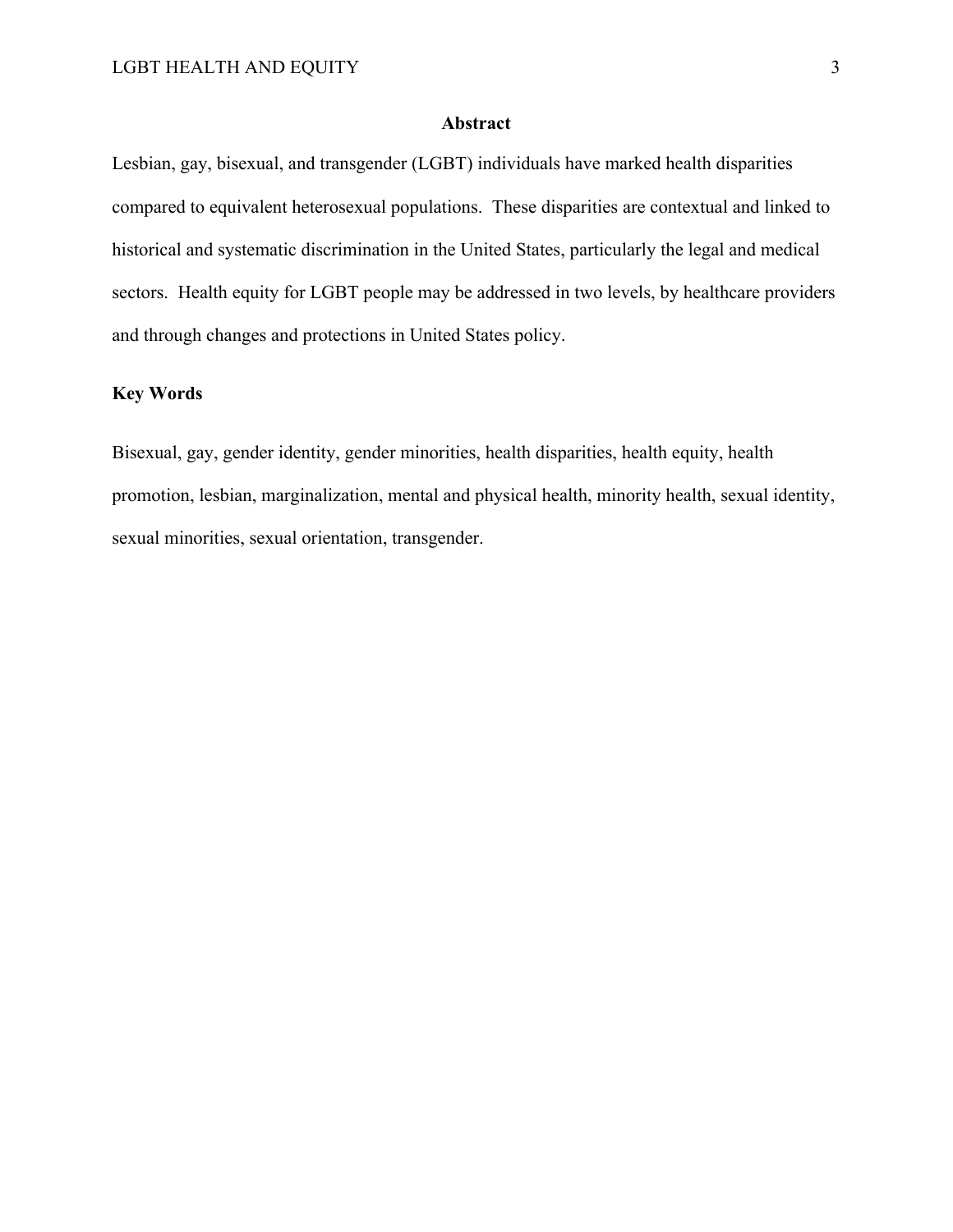## Contents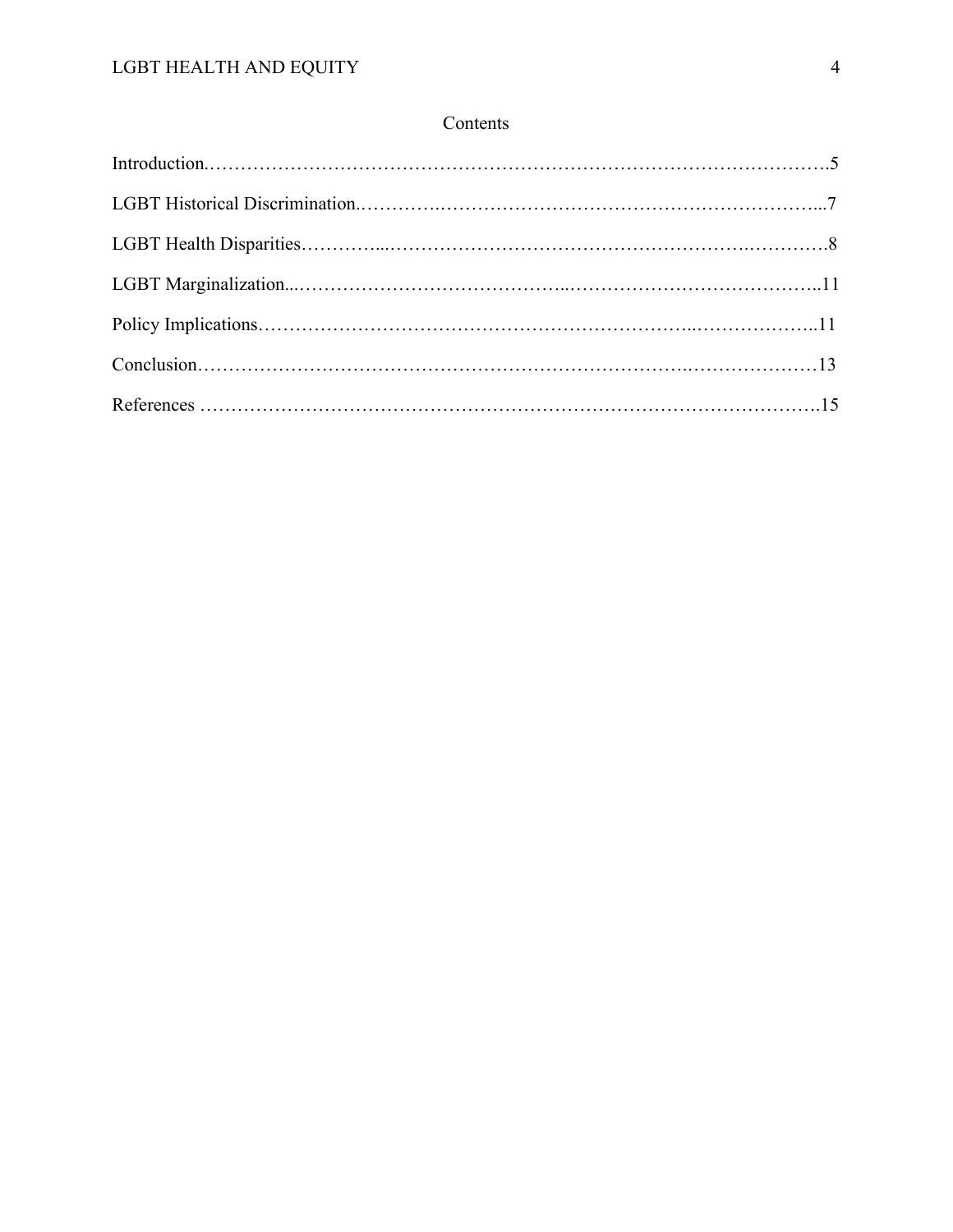## **Lesbian, Gay, Bisexual, and Transgender (LGBT) Health and Equity in the United States Introduction**

The lesbian, gay, bisexual, and transgender (LGBT) individuals comprise a significant portion of the United States Population. Three and one-half percent (3.5%) of Americans identify themselves as lesbian, gay, or bisexual and 0.3% identify themselves as transgender, for a combined total of about 9 million US citizens. This prevalence increases to 11% of the US population when accounting for those who have engaged in LGBT sexual behavior and attraction (Fredriksen-Goldsen, et al., 2014). Despite the high prevalence of LGBT people, pervasive stigma against sexual minorities continues to exist in our country and this stigma causes marginalization and discrimination that has been institutionally legitimized by psychology, medicine, and national and state policy (Herek, 2010; Bogart et al, 2014).

These structural and systematic disparities are routed in cultural norms, laws, policies, and institutions, which are often influenced by negative views and perceptions of LGBT individuals. The interactions between these factors is additive and complex. For example, a state that votes against the legalization of gay marriage would not only have the institutional barrier of equal legal marriage right for LGBT individuals, but also can promote negative stereotyping and discrimination. These legal policies and social norms allow for marginalization to persist in the LGBT community and unfortunately can cause adverse health outcomes (Hatzenbuehler, Gates, & Flores, 2017). The focus of this capstone will be on marginalization and health disparities in LGBT adults in the United States.

The term LGBT is used throughout this capstone as it is the accepted term for peerreviewed research at this time to define a population that is statistically identifiable, which is a methodological barrier (Cochran & Mays, 2017). Additionally, this term is acceptable to people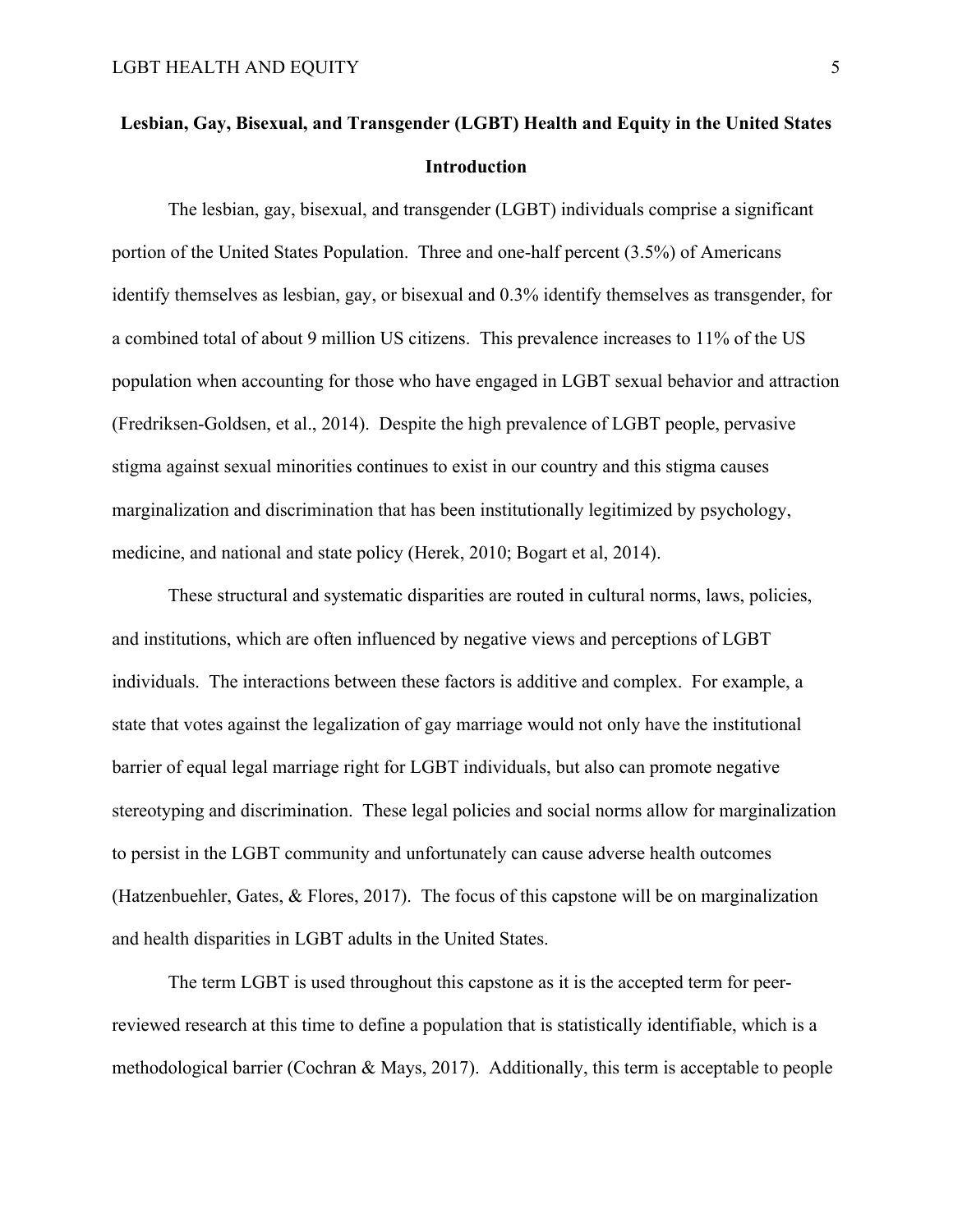who identify themselves as being LGBT, which is reflected in the increased number of community events for LGBT people. This capstone does not intend to limit the scope research and activism for other sexual orientations, identities, or genders, but the capstone project needs to be limited to the available research restraints. The capstone concludes that more pervasive and inclusive research must take place to properly address comprehensive equity for all or any sexual and gender minorities.

#### **LGBT Historical Discrimination**

Despite living in a society which highly values freedom and personal choice, disparities in the LGBT community have been systemic and ever-present in American society. Yet, these disparities were not identified until the turn of the century as part of public health surveillance and sexual risk behaviors research (Cochran & Mays, 2017). The lack of legal protections and societal equality for sexual and gender minorities have led to a distrust of institutions, including healthcare. Acknowledging the historic effect of the discriminatory treatment of the LGBT community provides a framework of understanding of the legal, psychological, and social inequities for healthcare providers to adequately treat LGBT individuals and to address the barriers to receiving adequate healthcare (Knauer, 2012).

Prior to the Civil Rights movement in the 1960s in the United States, anti-homosexuality policies were vigorously enforced, and it was common practice in many states to legally arrest LGBT individuals on charges of disorderly conduct, vagrancy, public lewdness, and solicitation. Being arrested and charged with these discriminatory laws had the significant potential to negatively impact and LGBT person's financial, employment, and community standing. Additionally, and more detrimental to the mental health of LGBT individuals, homosexuality was also regarded as a mental illness, which allowed unlimited incarceration in a psychiatric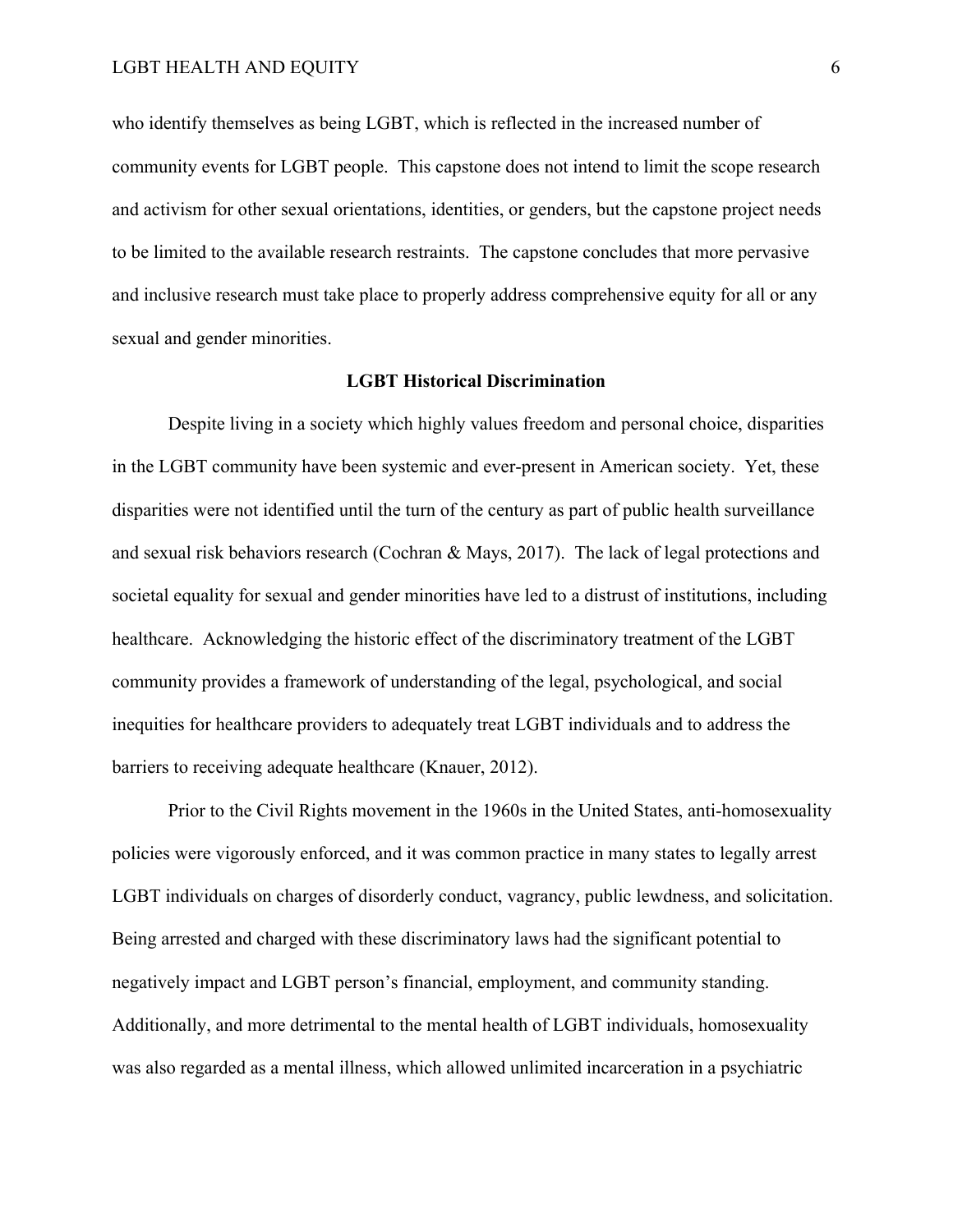#### LGBT HEALTH AND EQUITY 7

institution until they were deemed cured. Furthermore, regulations were passed in many states and districts to prevent LGBT individuals from gaining employment or professional licensure, including institutional employment such as teachers, government employees, and hospital workers (Herek, 2010). Not only did the United States government not protect LGBT people, but the government and medical societies actively discriminated and marginalized LGBT individuals.

One significant historical event that initiated changed for LGBT people was the Stonewall Riots. The Stonewall Riots in 1969 marked the first nationally recognized act of the Gay Liberation Movement in the United States. Prior to the Stonewall Riots, homosexual relations and not wearing at least three pieces of gender-appropriate clothing were illegal in New York City, and LGBT meeting places, such as bars like the Stonewall Inn in Greenwich Village, often faced constant police harassment, raids, and brutality. During one such police raid, the gay, lesbian, and transgender community members rioted outside the Stonewall Inn, instead of dispersing as normal and letting their peers be arrested and face legal and criminal charges. This was the first instance of varied sexual minority groups uniting under a single cause and galvanized the LGBT movement (Encyclopedia Brittanica, 2018). As history shows, social activism has been crucial in reducing, and hopefully eliminating, bias and discrimination against LGBT individuals.

Though the events at The Stonewall Inn catalyzed activism for future generations, it has taken decades for the LGBT movement to gain a semblance of equality in our legal and social policies and systems. Another example from the medical profession is that homosexuality was considered a mental illness in the Diagnostic and Statistical Manual of Mental Disorders (DSM) until 1973 (Herek, 2010). Potentially due to this psychiatric diagnosis, homosexual relations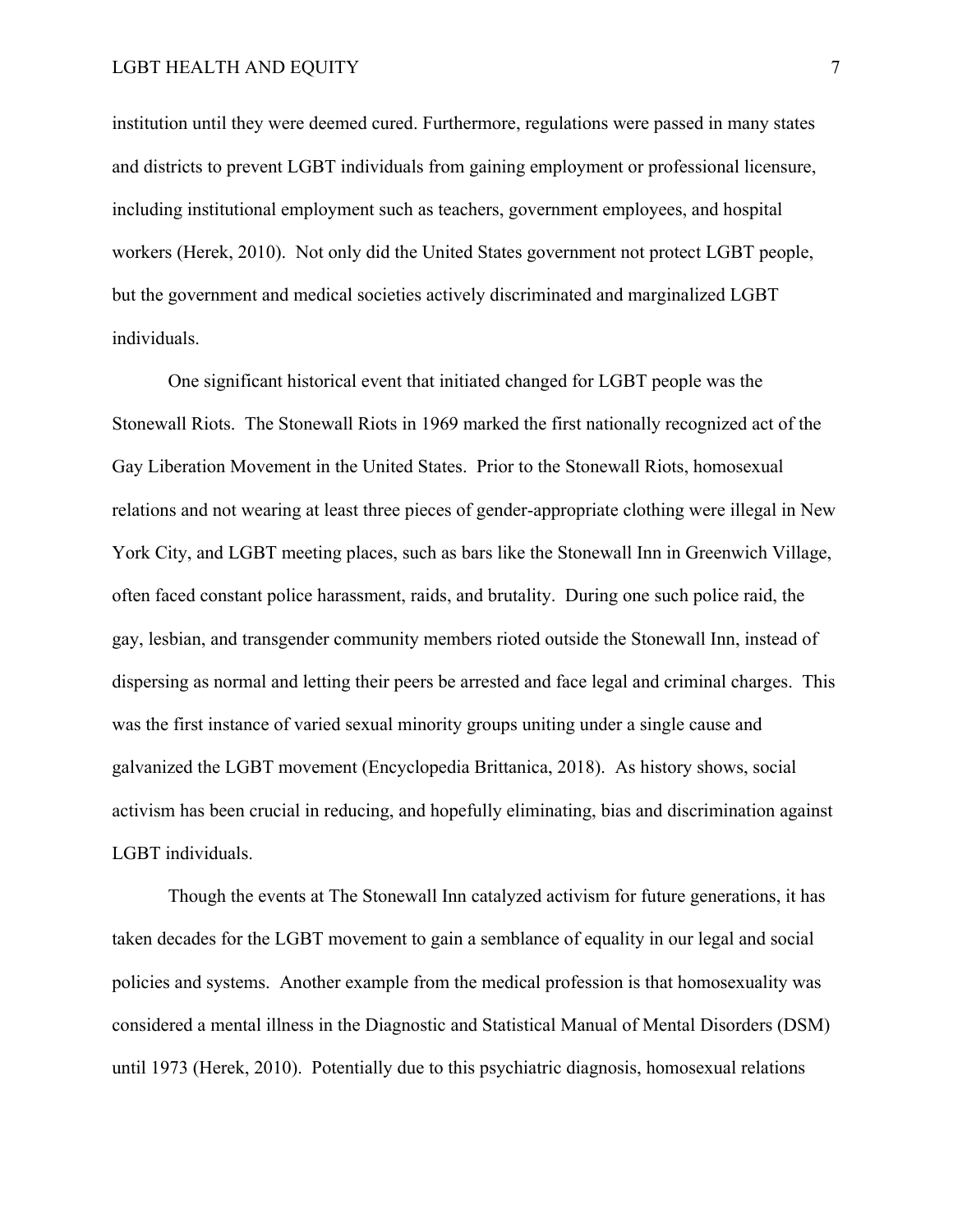#### LGBT HEALTH AND EQUITY 8

were not federally decriminalized until 2003 by the Supreme Court (Lawrence vs. Texas, 2003). Four decades after the Stonewall riots, "crimes motivated by a victim's actual or perceived gender, sexual orientation… or gender identity" were not legally considered hate crimes until 2009 (Hate Crimes Prevention Act, 2009, para. 5). These are just a few examples of legal discrimination against the LGBT community that legitimized societal stigma against sexual minorities for decades beyond the Civil Rights Movement and that continue persist today.

Despite these events and changes, LGBT individuals continue to be discriminated against by various legal and social systems in the United States. For examples, in the United States, there are no legal protections, often afforded to other minorities, for housing, marriage, retirement benefits, employment, and health insurance (Knauer, 2012; ODPHP, 2019). These legal and social barriers perpetuate distrust between LGBT people, other groups, social systems, and institutions. One of the significant consequences of this social land legal discrimination is that LGBT individuals are less likely to seek or delay seeking medical care when sick and injured. When they do decide to seek healthcare, they often encounter significant barriers to accessing healthcare (Fredricksen-Goldsen et al, 2014). These historical and current structures of discrimination are essential to understanding health disparities for LGBT people that exist in the United States today.

#### **LGBT Health Disparities**

Health disparities are defined as "preventable differences in the burden of disease, injury, violence, or opportunities to achieve optimal health that are experienced by socially disadvantaged populations (CDC, 2018, para. 1). The first indication that LGBT individuals have health disparities was not identified until the turn of the century, as sexual preference and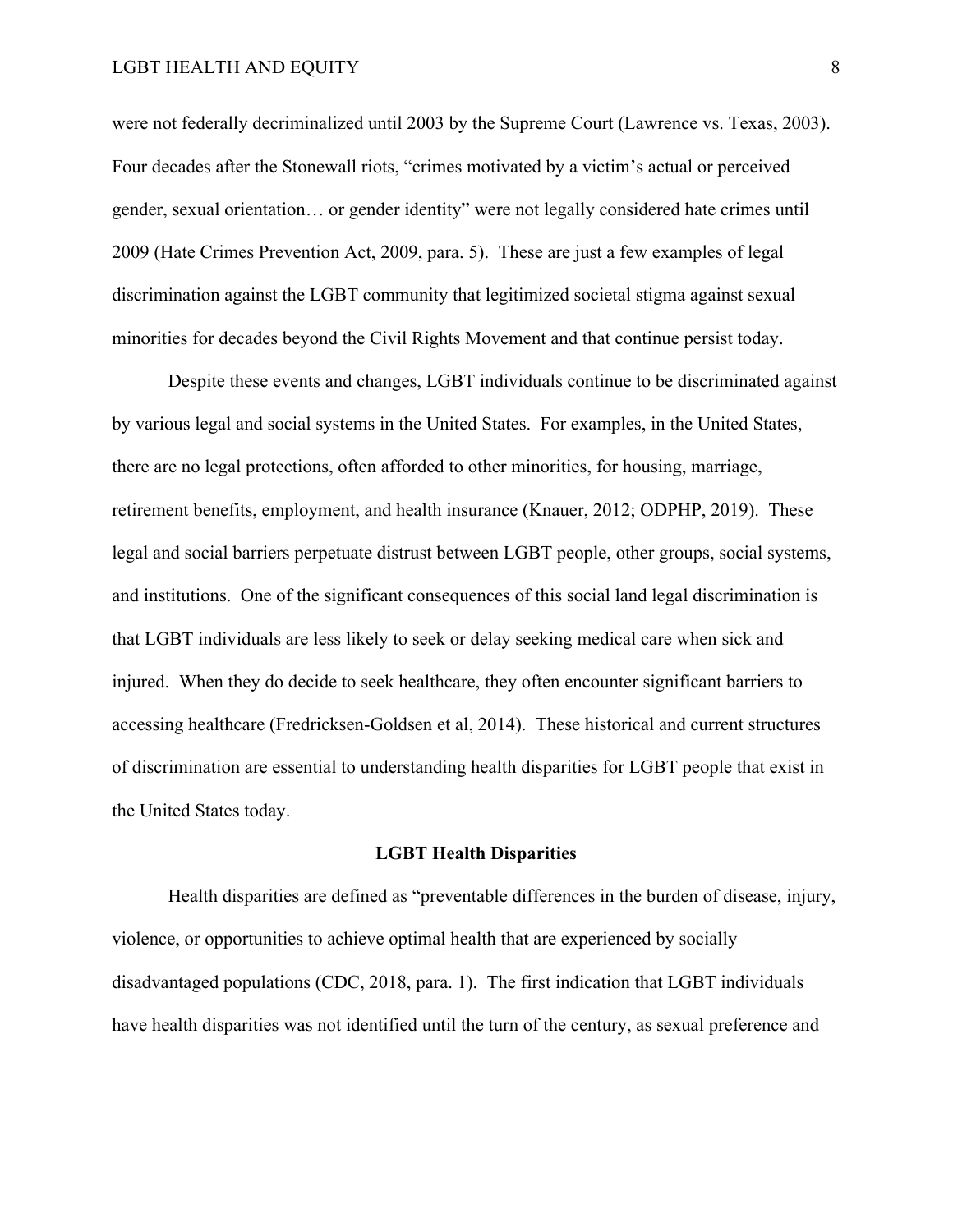gender identity were omitted from public survey data. These disparities are linked to sexual orientation and gender for both men and women (Cochran & Mays, 2017).

The National Institute of Health (NIH), which was conducting research to eliminate health disparities for marginalized groups, reported LGBT members as an at-risk group for negative health outcomes for the first time in 2010. The NIH concluded that sexual and gender minorities have significant health disparities compared to equivalent heterosexual populations and that a lack of recognition of LGBT people as an underserved community perpetuates these disparities and prevents health promotion (Fredriksen-Goldsen, et al., 2014). Identified health disparities are linked to both mental and physical health.

#### **Mental Health**

It has been well established that LGBT people are at higher risk of having poor mental health. Mental health disparities are routed in stressors faced by LGBT people, including being the victim sexual trauma, violence, microaggressions, and rejection from family and peers. Measured disparities include psychological distress, active suicidal ideation, mental health disorders, depression, anxiety, and substance abuse disorders, when compared to heterosexual individuals of similar age and socioeconomic status. In examining differences in the LGBT population, transgender people have also been shown to have higher rates of depression, anxiety, and overall psychological distress compared to LGB individuals (Wilson et al., 2014; Fredricksen-Goldsen et al, 2014; Mule et al, 2009; ODPHP, 2019).

LGBT people also have mental health disparities related to adverse health behaviors, including the highest rates of smoking, excessive drinking, and drug use, which are all contributors to the leading causes of preventive deaths in the United States (ODPHP, 2019; Fredricksen-Goldsen et al, 2014). When looking at healthcare issues within the LGBT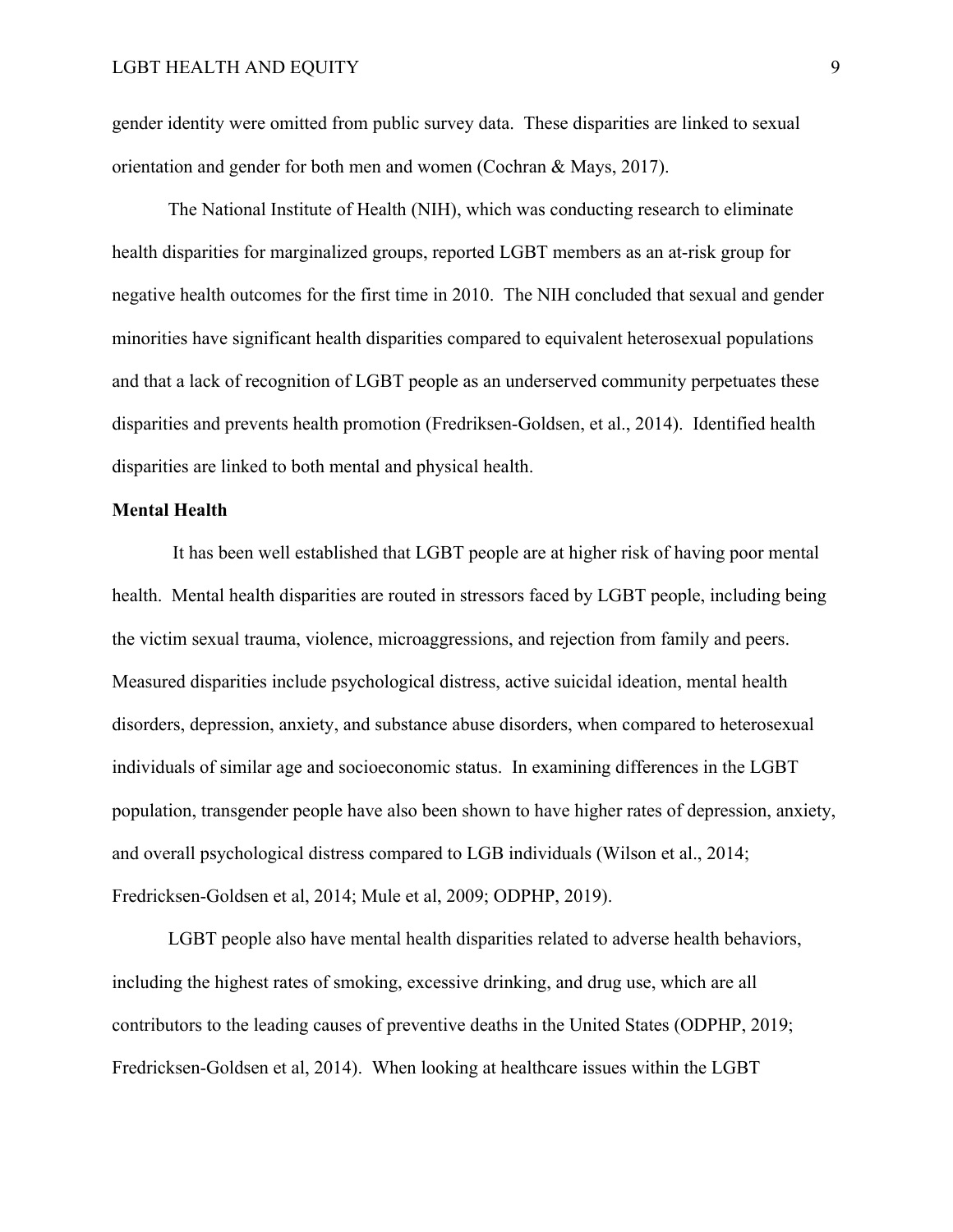population, transgender individuals are less likely to have health insurance than other LGB and heterosexual individuals, and lesbian and transgender individuals report the highest levels of postponing or not seeking medical care (ODPHP, 2019; Friedman, et al., 2015; Fredricksen-Goldsen et al, 2014).

#### **Physical Health**

LGBT individuals also have disparities in physical health when compared to heterosexual individuals. These disparities include higher rates of disability, physical limitations, poor general health, incidence of cancer, cardiovascular disease, asthma, and sexually transmitted diseases. Physical health outcomes may also be identity and gender specific. Gay and bisexual men and transgender women have elevated rates of HIV, anal cancers, and Hepatitis A  $\&$  B. Lesbian and bisexual women have higher rates of obesity. Health issues can also be related to medical care. For example, transgender people also have physical disparities related to long-term hormone use. LGBT people also have low adherence to treatment and utilization of healthcare. (Bogart et al, 2014; ODPHP, 2019; Wilson et al, 2014; Fredricksen-Goldsen et al, 2014; Mule et al, 2009).

These health disparities are routed in individual and societal stigma that discriminates against LGBT people that stem from the policy level, the community level, and the interpersonal level (Bogart et al, 2013). This "process through which persons are peripheralized based on their identities, associations, experiences, and environment" is referred to as marginalization (Baah et al, 2019, p. 1). Marginalized communities have distinct systemic disadvantages that cause longterm stressors and proliferated stressors, which, in turn, impact health and well-being (Fredricksen-Goldsen, et al., 2014, p. 5). By evaluating the marginalization of LGBT people,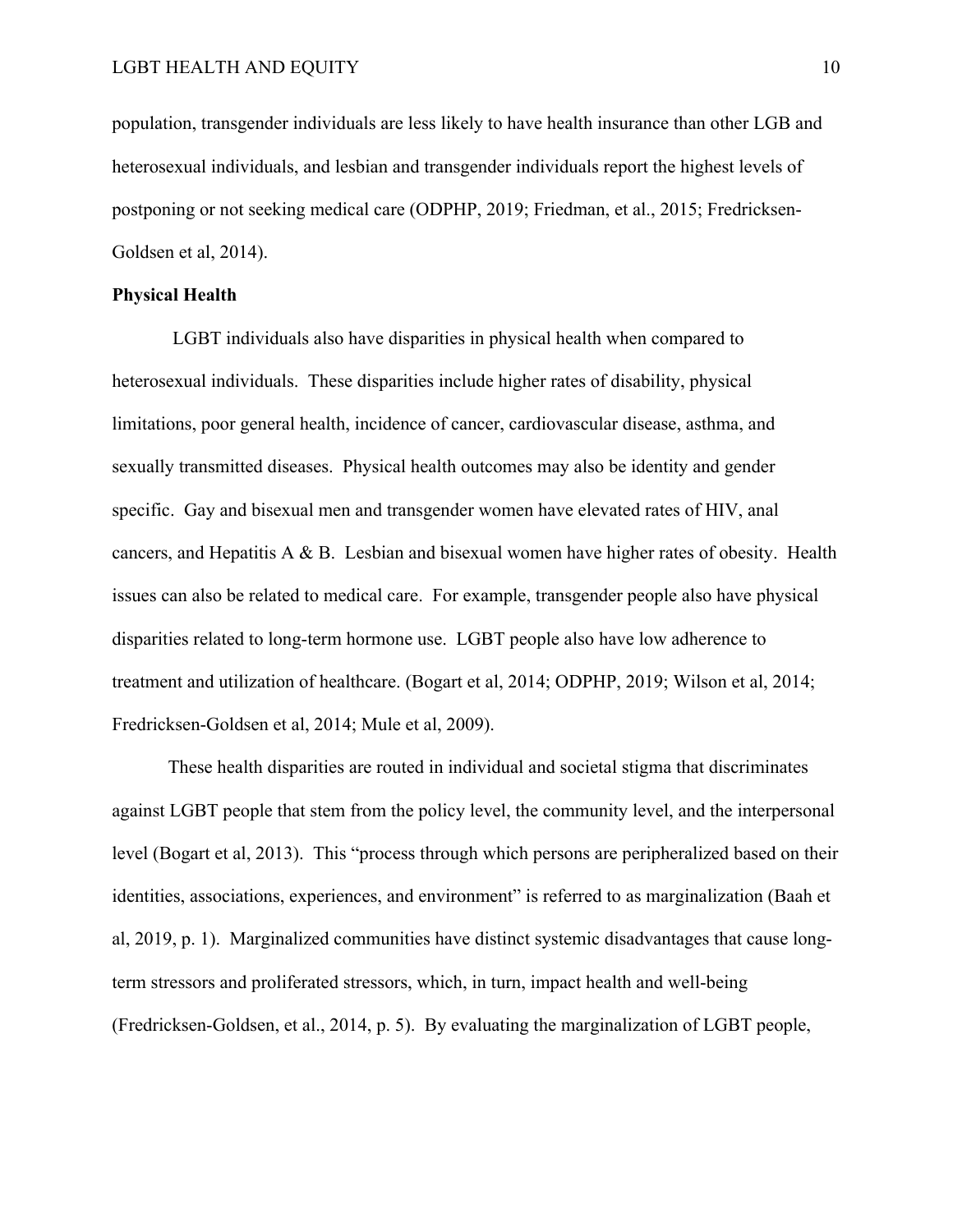factors that create, define, maintain, and enforce these margins can exposed and potentially changed (Baah et al, 2018).

#### **LGBT Marginalization**

In the United States, all marginalized groups, including devalued sexual minorities, are at elevated risk for adverse outcomes, particularly adverse health outcomes and poor quality of life (Fredricksen-Goldsen, et al, 2014). Marginalized groups have poor general health, including comorbidities, and early mortality rates, which is compounded by numerous barriers to accessing health services (Luchenski et al, 2018). The LGBT community is recognized as one of these marginalized groups and face their own unique health disparities, barriers, and health outcomes. LGBT people experience marginalization with higher rates of being the victim of sexual abuse, victimization, homelessness, suicide rates, underemployment, unemployment compared to heterosexuals (ODPHP, 2019; Fredricksen-Goldsen, et al, 2014).

LGBT individuals also encounter institutional obstacles with respect to relationship formation, parenting issues, immigration status, housing, eligibility for government benefits, taxes, employment, education, and safety (ODPHP, 2019; Knauer, 2012). Institutions have historically discriminated against LGBT people, yet there may be hope as the psychological and psychiatric professional communities has greatly changed their stance on LGBT being a mental health disorder. Hopefully this reversal in discrimination and diagnoses by the psychological community will stand as an example of change to the social, legal, and medical institutions to further eliminate health disparities and marginalization of the LGBT community (Herek, 2010).

#### **Policy Implications**

Due to the discrimination and stigma faced by the LGBT community, social support and political activism have increased recently in the United States and within the LGBT community.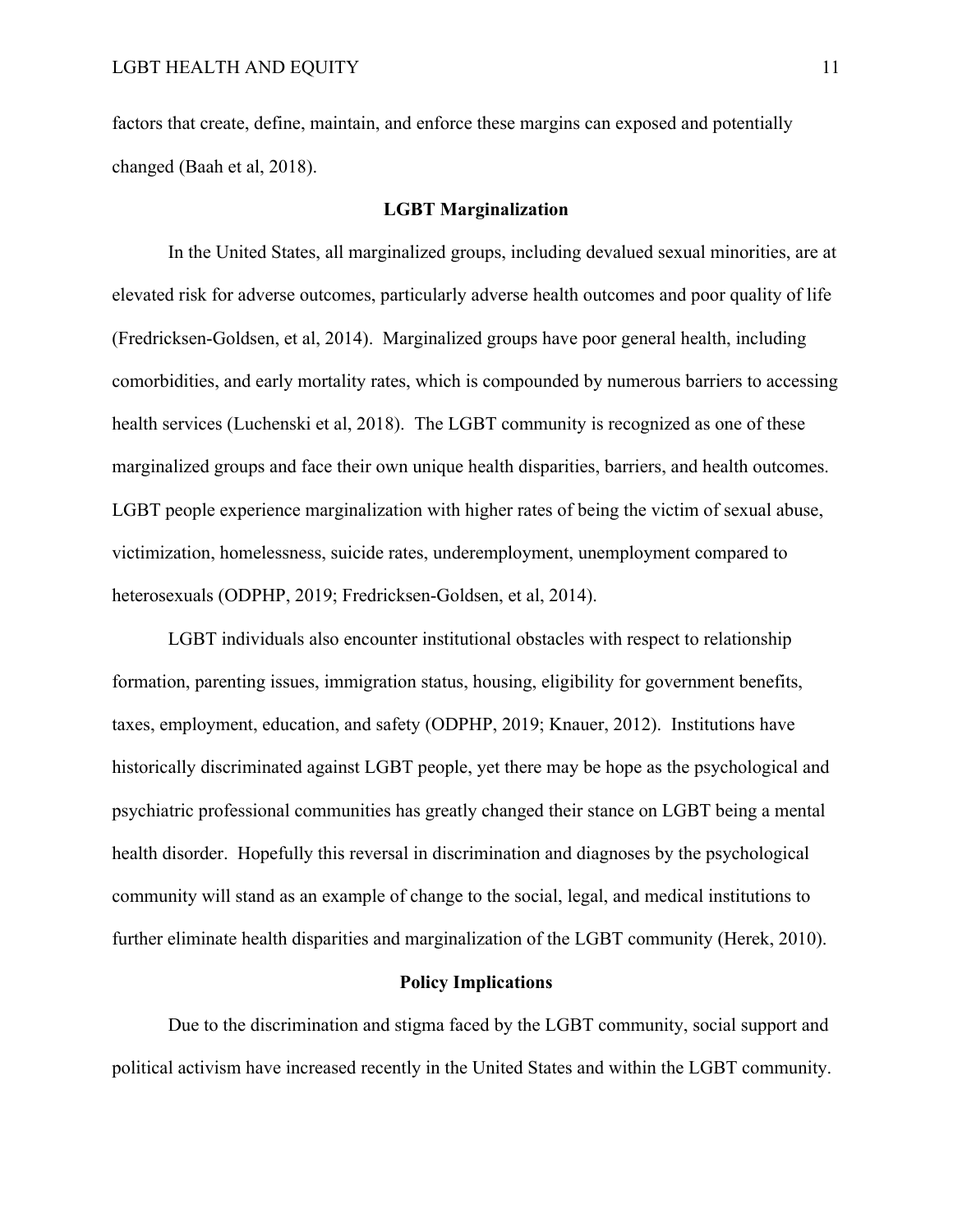Health disparities in LGBT communities, and their outcomes, have been mitigated by protective factors that increase resiliency, particularly LGBT community involvement (Luchenski et al, 2018; Friedman, et al, 2015). The psychological community once discriminated against and actively institutionalized LGBT people in the United States. However, with decades of empirical research that lead to changes to the DSM diagnostic criteria and changing cultural view on sexual minorities, the psychological and psychiatric professional societies are now a pillar of support and understanding specific issues related to LGBT marginalization and cultural trauma. The scientific and clinical expertise provided by the psychological community continues to influence courts, legislative bodies, and the general public. The consequences of these policy changes continue to have effect and show the necessity for creating protective factors through public policy (Herek, 2010).

#### **Policy**

Several policy changes are needed to promote health equity, including nondiscrimination laws in employment, health insurance, housing opportunities, employment, adoption, and retirement benefits and legislation to support non-kin caregivers (ODPHP, 2019; Herek, 2010, Fredricksen-Goldsen, et al, 2014). Public policy must also change to afford protections to LGBT youth to reduce marginalization and victimization, such as anti-bullying laws and programs (ODPHP, 2019). Social programs based in LGBT communities that are targeted to appropriate sub-populations (such as age, race, ethnicity, or sexual/gender identity) have been shown to contribute to reducing health disparities (Brach & Fraserirector, 2000). Policy changes should also include monitoring of social inequalities in health, receipt of healthcare, healthcare funding, and allocation of healthcare services to ensure that the policy changes are promoting health equity for LGBT people (ODPHP, 2019).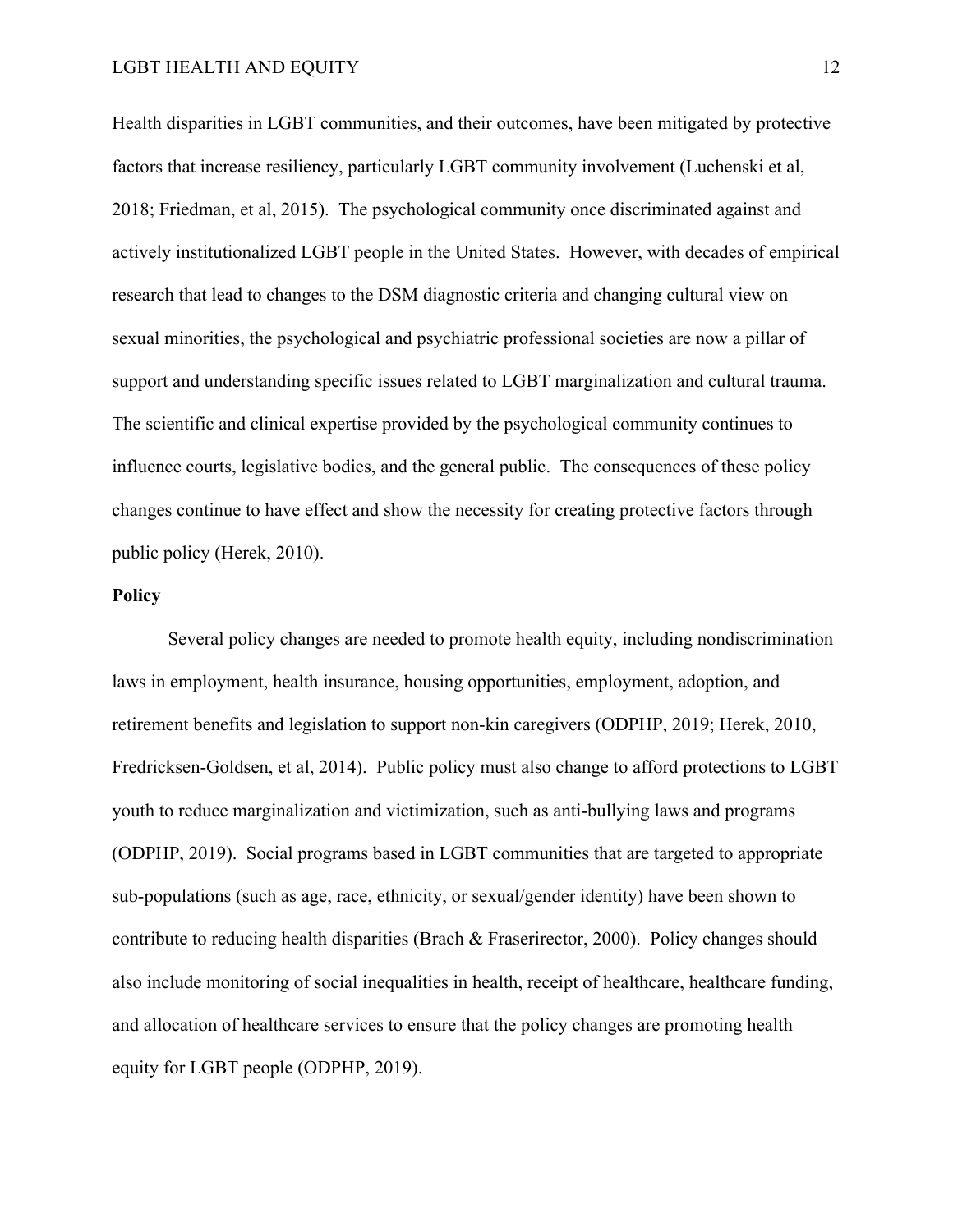#### **Healthcare Providers**

Health disparities are also linked to individual discrimination and biases of healthcare providers (Fredricksen-Goldsen, et al, 2014; Brach & Fraserirector, 2000). Healthcare providers can promote health equity by completing multi-cultural competency courses and institutions can mandate these courses for their healthcare employees. Healthcare providers and institutions should also continue to research LGBT health disparities in their communities and nationally to understand the causation and correlations of marginalization and health disparity that are unique for LGBT individuals. Healthcare providers can conduct interventions in their communities with LGBT leaders to promote health services and programs to increase the health of their local communities, and specifically their local LGBT communities. Healthcare institutions should mandate diverse hiring of staff members, as minorities have been shown to have better health when treated by healthcare providers of their same race, ethnicity, or sexual orientation. Healthcare providers should also consider assigning their LGBT patients to a case manager, as marginalization of LGBT people can cause a disparaged encompassing health model, such as payment and resources for healthcare (Wilson, et al., 2014; Fredricksen-Goldsen, et al, 2014; Brach & Fraserirector, 2000; ODPHP, 2019)

#### **Conclusion**

LGBT people have a long history of discrimination and stigmatization in the United States. Marginalization of LGBT individuals creates an environment of health inequality, even when factoring for socio-economic, geographic, and gender differences. Health promotion and equality for LGBT people is essential in the United States, as it is a fundamental believe of the United states that all people will be treated equally. Reducing health disparities for LGBT people will reduce disease transmission and progression, particularly for sexually transmitted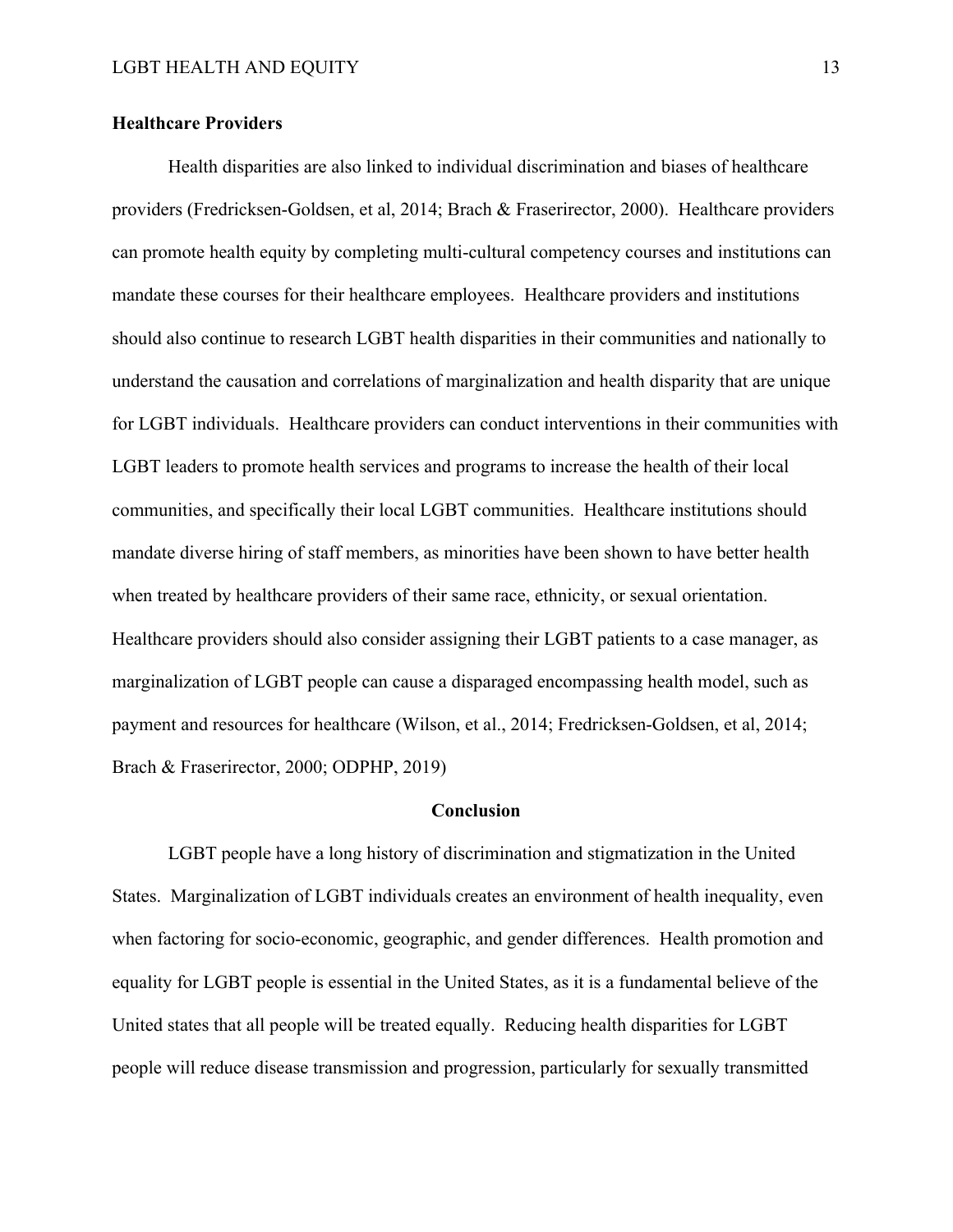#### LGBT HEALTH AND EQUITY 14

disease, increase mental and physical well-being, reduce healthcare costs caused by disparities and postponing treatment, and increase longevity (ODPHP, 2019; Fredricksen-Goldsen, et. al, 2014). Health promotion can be reached through changes in policy and healthcare services, but also at individual and community levels. As this is an emergent field of research, further research needs to be conducted to be more inclusive of all gender and sexual minorities to understand the breadth and depth of these health disparities and health monitoring of these groups must continue to ensure health equity.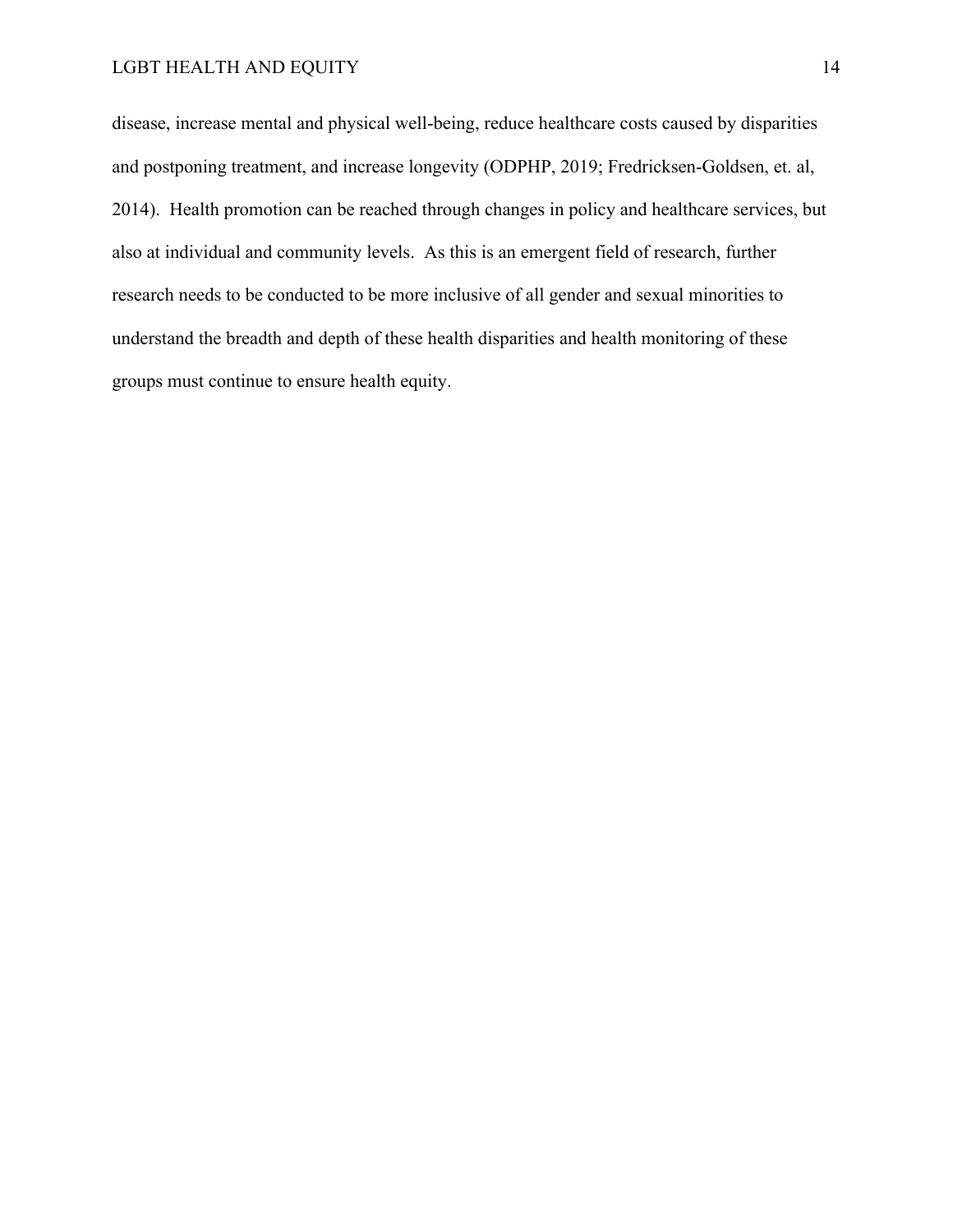#### **References**

- Baah, F. O., Teitelman, A. M., & Riegel, B. (2019). Marginalization: Conceptualizing patient vulnerabilities in the framework of social determinants of health—An integrative review. *Nursing Inquiry*, 26, 1-9. Doi: 10.1111/nin.12268.
- Bogart, L. M., Revenson, T. A., Whitfield, K. E., & France, C. R. (2013). Introduction to the Special Section on Lesbian, Gay, Bisexual, and Transgender (LGBT) Health Disparities: Where We Are and Where We're Going. *Annals of Behavioral Medicine*, 47, 1-4. Retrieved from:

http://citeseerx.ist.psu.edu/viewdoc/download?doi=10.1.1.879.3916&rep=rep1&type=pdf

- Brach, C. & Fraserirector, I. (2000). Can Cultural Competency Reduce Racial and Ethnic Health Disparities? A Review and Conceptual Model. *Medical Care Research and Review,* 57(1), 181-217. doi: 10.1177/1077558700057001S09. Retrieved from: https://www.ncbi.nlm.nih.gov/pmc/articles/PMC5091811/
- Center for Disease Control (CDC) (2018). Health Disparities. Retrieved from: https://www.cdc.gov/healthyyouth/disparities/index.htm
- Cochran, S. D. & Mays, V. M. (2017). Advancing the LGBT Health Research Agenda: Differential Health Trends Within the Lesbian, Gay, and Bisexual Populations. *American Journal of Public Health*, 107(4), 497-498.

Fredriksen-Goldsen, K. I., Hoy-Ellis, C. P., Goldsen, J., Emlet, C.A., & Hooyman, N. R. (2014). Creating a Vision for the Future: Key Competencies and Strategies for Culturally Competent Practice with Lesbian, Gay, Bisexual, and Transgender (LGBT) Older Adults in the Health and Human Services. *Journal of Gerontological Social Work*, 57(0), 80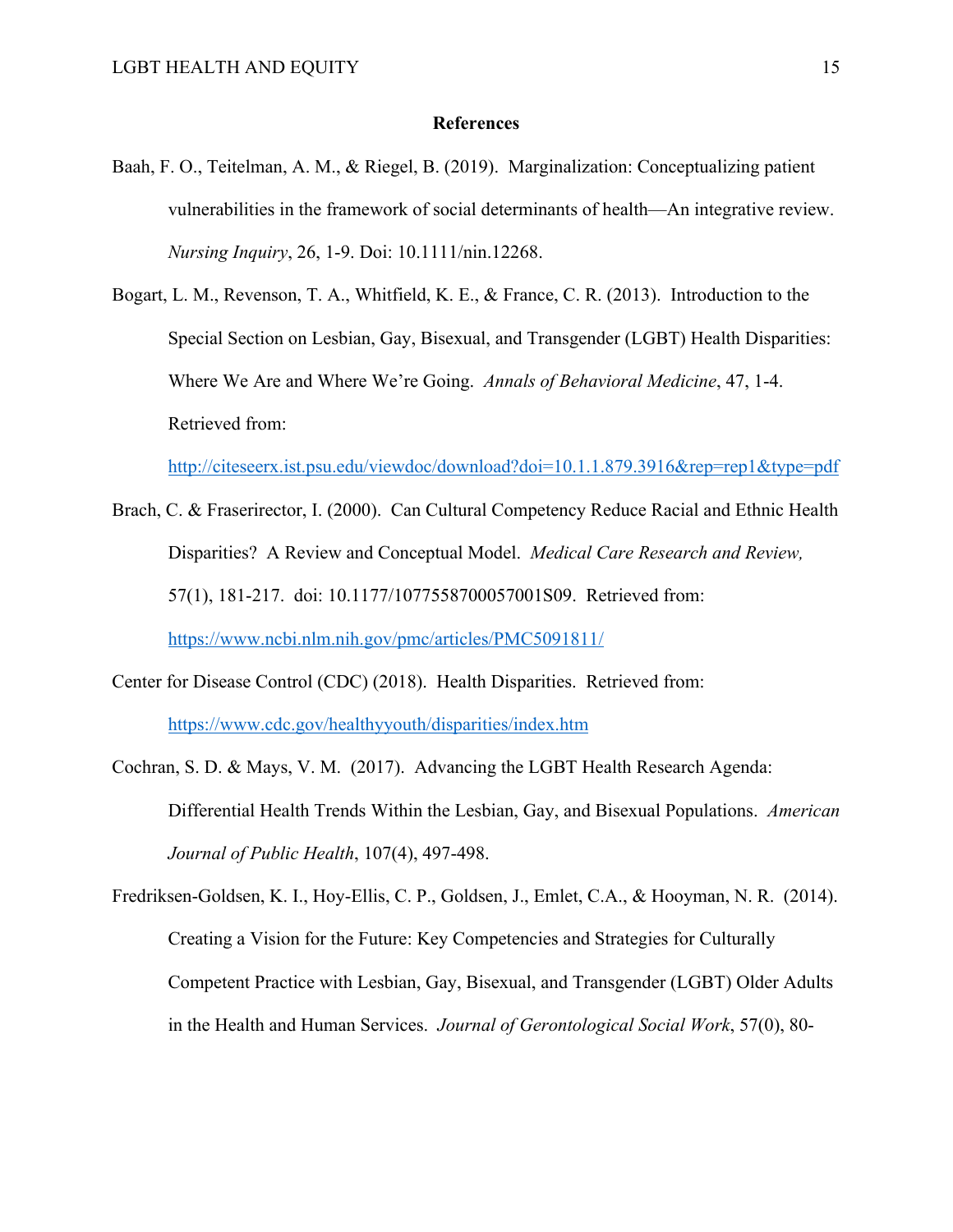107. doi: 10.1080/01634372.2014.890690. Retrieved from:

https://www.ncbi.nlm.nih.gov/pmc/articles/PMC4091982/

- Fredriksen-Goldsen, K. I., Simoni, J. M., Kim, H., et al. (2014). The Health Equity Promotion Model: Reconceptualization of Lesbian, Gay, Bisexual, and Transgender (LGBT) Health Disparities. *American Journal of Orthopsychiatry,* 84(6), 652-663. Retrieved from: https://www.ncbi.nlm.nih.gov/pmc/articles/PMC4350932/
- Friedman, M. R., Dodge, B., Schick, V., et al. (2015). From Bias to Bisexual Health Disparities: Attitudes Toward Bisexual Men and Women in the United States. *LGBT Health*, 1(4), 309-318.
- Hatzenbuehler, M. L., Flores, A. R., & Gates, G. J. (2017). Social Attitudes Regarding Same-Sex Marriage and LGBT Health Disparities: Results from a National Probability Sample. *Journal of Social Issues*, 73(3), 508-528. doi: 10.111/josi.12229.
- Herek, G. A. (2010). Sexual Orientation Differences as Deficits: Science and Stigma in the History of American Psychology. *Perspectives on Psychological Science,* 5(6), 693-699. Retrieved from:

http://citeseerx.ist.psu.edu/viewdoc/download?doi=10.1.1.866.1077&rep=rep1&type=pdf

King, M., Semlyen, J., Tai, S. S., Killaspy, H., Osborn, D., Popelyuk, D., & Nazareth, I. (2008). A systematic review of mental disorder, suicide, and deliberate self-harm in lesbian, gay, and bisexual people. *BMC Psychiatry*, 8(70). Retrieved from:

https://bmcpsychiatry.biomedcentral.com/articles/10.1186/1471-244X-8-70

Knauer, N. J. (2012). Legal Consciousness and LGBT Research: The Importance of Law in the Everyday Lives of LGBT Individuals. *Journal of Homosexuality*, 59. Retrieved from: https://www.researchgate.net/profile/Nancy Knauer/publication/224964758 Legal Cons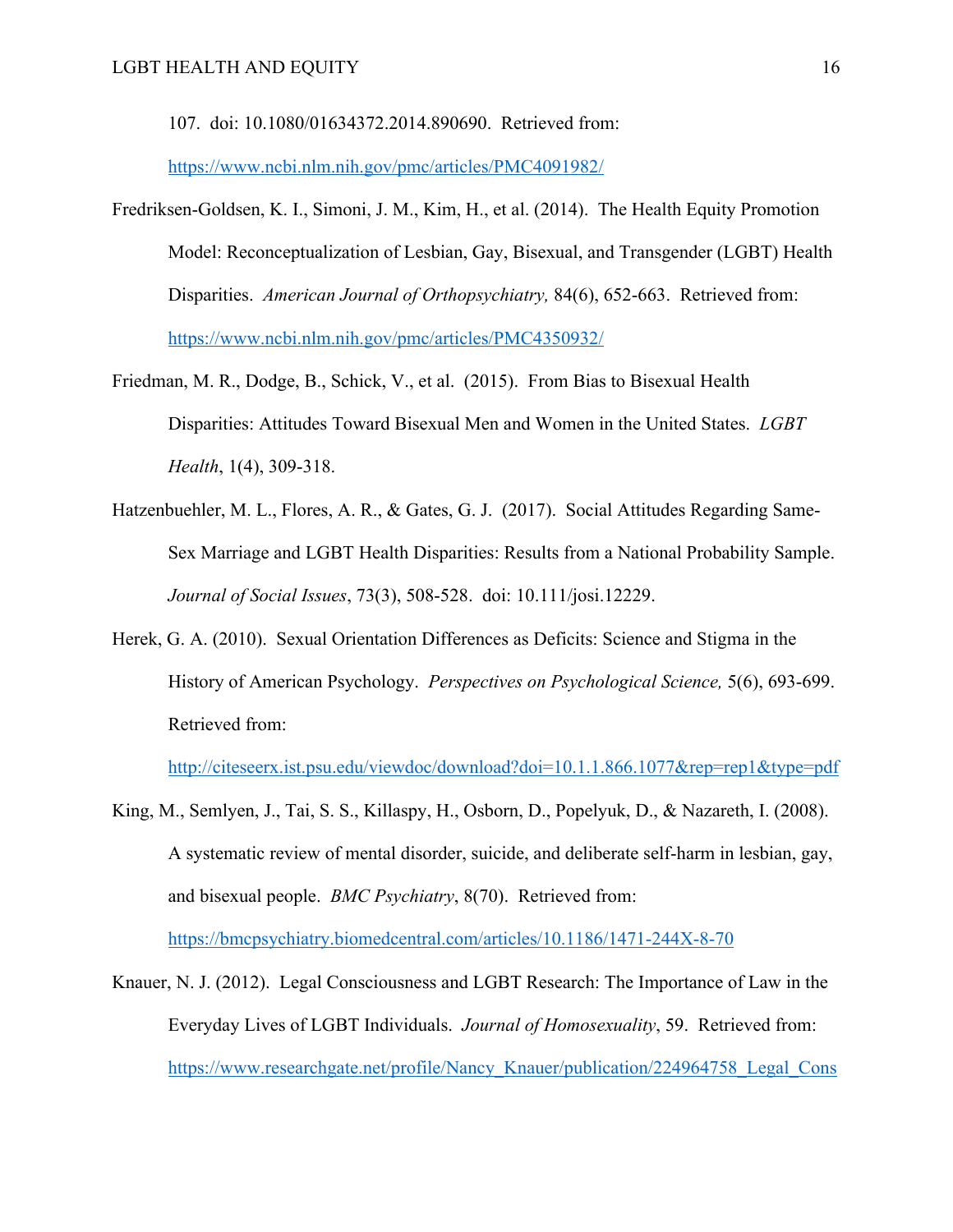ciousness\_and\_LGBT\_Research\_The\_Role\_of\_the\_Law\_in\_the\_Everyday\_Lives\_of\_L GBT\_Individuals/links/54e618240cf2bff5a4f2cd92/Legal-Consciousness-and-LGBT-Research-The-Role-of-the-Law-in-the-Everyday-Lives-of-LGBT-Individuals.pdf

*Lawrence et al vs. Texas.* 539 US 558 (2003). Retrieved from:

https://www.loc.gov/item/usrep539558/

- Luchenski, S., Maguire, N., Aldridge, R. W., Hayward, A., Story, A., Perri, P., Withers, J., Clint, S., Fitzpatrick, S., & Hewett, N. (2018). What Work in Inclusion Health: Overview of Effective Interventions for Marginalized and Excluded Populations. *The Lancet*, 391, 266-280.
- The Matthew Shepard and James Byrd, Jr., Hate Crimes Prevention Act of 2009, 18 U.S.C. § 249.
- Mule, N. J., Ross, L. E., Deeprose, B., et al. (2009). Promotion LGBT health and wellbeing through inclusive policy development. *International Journal for Equity in Health,* 8(18). Retrieved from: https://equityhealthj.biomedcentral.com/articles/10.1186/1475-9276-8- 18
- Office of Disease Prevention and Health Promotion (ODPHP) (2019). Lesbian, Gay, Bisexual, and Transgender Health. Retrieved from: https://www.healthypeople.gov/2020/topicsobjectives/topic/lesbian-gay-bisexual-and-transgender-health

The Encyclopedia Brittanica. (2018). Stonewall Riots. Retrieved from: http://www.citationmachine.net/bibliographies/425295898?new=true

Wilson, C. K., West, L., Stepleman, L., et al. (2014). Attitudes Toward LGBT Patients Among Students in the Health Professions: Influence of Demographics and Discipline. *LGBT Health,* 70-77. Retrieved From: